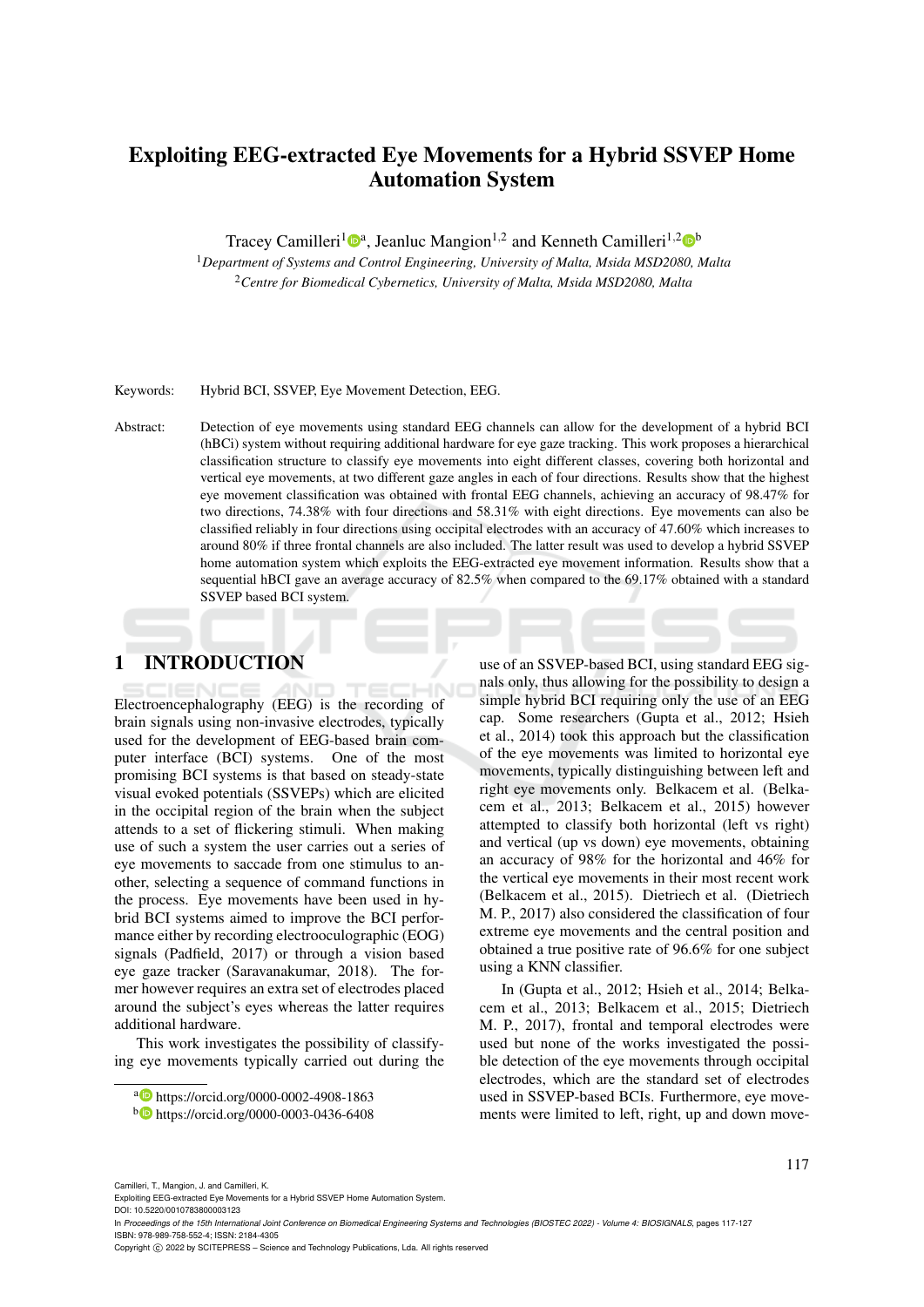ments. This work thus aims to investigate the extent at which eye movement information can be extracted from the frontal region, occipital region, or both, and whether it is possible to classify a saccadic eye movement of different visual angles. These results are then exploited within an SSVEP-based home automation system where a comparative analysis is carried out to assess the performance of a hybrid BCI which fuses EEG-based eye movement information with SSVEP information and compare it with that of a standard SSVEP-based BCI system.

This paper is divided as follows: Section 2 presents the experimental setup, the processing of data and the method used to classify eye movements, Section 3 presents and discusses the results related to the EEG-based eye movement detection, Section 4 presents the hybrid SSVEP-based home automation system with the results obtained for both an offline and an online study and finally Section 5 concludes the paper.

## 2 METHOD

# 2.1 Experimental Setup and Data Acquisition

A computer system with a 22 inch monitor, a resolution of  $1920 \times 1080$  pixels and a refresh rate of 60Hz was used. The g.USBamp from g.tec was used for EEG data acquisition. The visual stimuli were designed using PsychoPy (Peirce et al., 2019), an opensource Python toolbox, which permits control of the timing of the stimuli with very high precision.

EEG data was recorded at a sampling frequency of 256 Hz from a total of 19 channels: O1, Oz, O2, PO7, PO3, POz, PO4, PO8, T7, FT7, F7, AF7, Fp1, Fpz, Fp2, AF8, F8, FT8 and T8. This set of electrodes was chosen in order to carry out a thorough analysis of which combination of frontal channels is best to extract eye-movement related EEG and to determine to what extent is the occipital region capable of providing such information.

Five healthy subjects participated in this study which was approved by the University Research Ethics Committee (UREC) of the University of Malta. Every participant was seated in front of an LCD monitor, placed approximately at eye-level with the subject. Participants were advised to limit their physical movement to avoid EMG artifacts. A chin rest was provided to restrict head movements. This setup was used to ensure that for this preliminary study the data is not confounded by artifacts.



Figure 1: Positions considered on screen for 8 different saccadic movements.



Figure 2: Timing protocol of a single trial.

EEG-based eye-gaze data was recorded for offlline analysis. Five sessions were recorded and in each session, 10 trials were allocated for each position, amounting to a total of 80 trials. In a trial, the subject was instructed to look at the center of the screen for 1 second, saccade to one of eight positions on the screen as shown in Fig. 1 for another 1 second and saccade back to the center in the next 1 second. Subjects were instructed to blink only during rest periods which were indicated by a red stimulus at the last 1 second of each trial. The timing protocol of a single trial is shown in Fig. 2. A rest period of 1.5 seconds was allocated after each trial.

#### 2.2 Data Processing

EEG data was filtered with a 4*th* order infinite impulse response bandpass filter having cut-off frequencies of 0.5 Hz and 7 Hz. Common spatial patterns (CSP) (Ramoser et al., 2000) was then used as the feature extraction method. CSP applies a joint diagonalisation on the covariance matrices of two classes, resulting in a transformation *W*. This is applied to the EEG data,  $X \in \mathbb{R}^{N \times T}$ , where *N* represents the number of channels and *T* the length of the data, to project this to  $Z \in \mathcal{R}^{N_1 \times T}$  with a reduced number of channels  $N_1$  < *N*., The variance of each channel is then used as a feature vector, i.e.  $\underline{v} = [\sigma_1^2, \dots, \sigma_{N_1}^2]^T$  where  $\sigma_i^2$  is the variance of channel *i* of *Z* . A support vector machine as in (Bishop, 2006) was then applied to classify features into two classes. Since both the CSP and SVM algorithm require training, the recorded data was divided into three sets; one was used to train the CSP, the other to train the SVM and the third was used as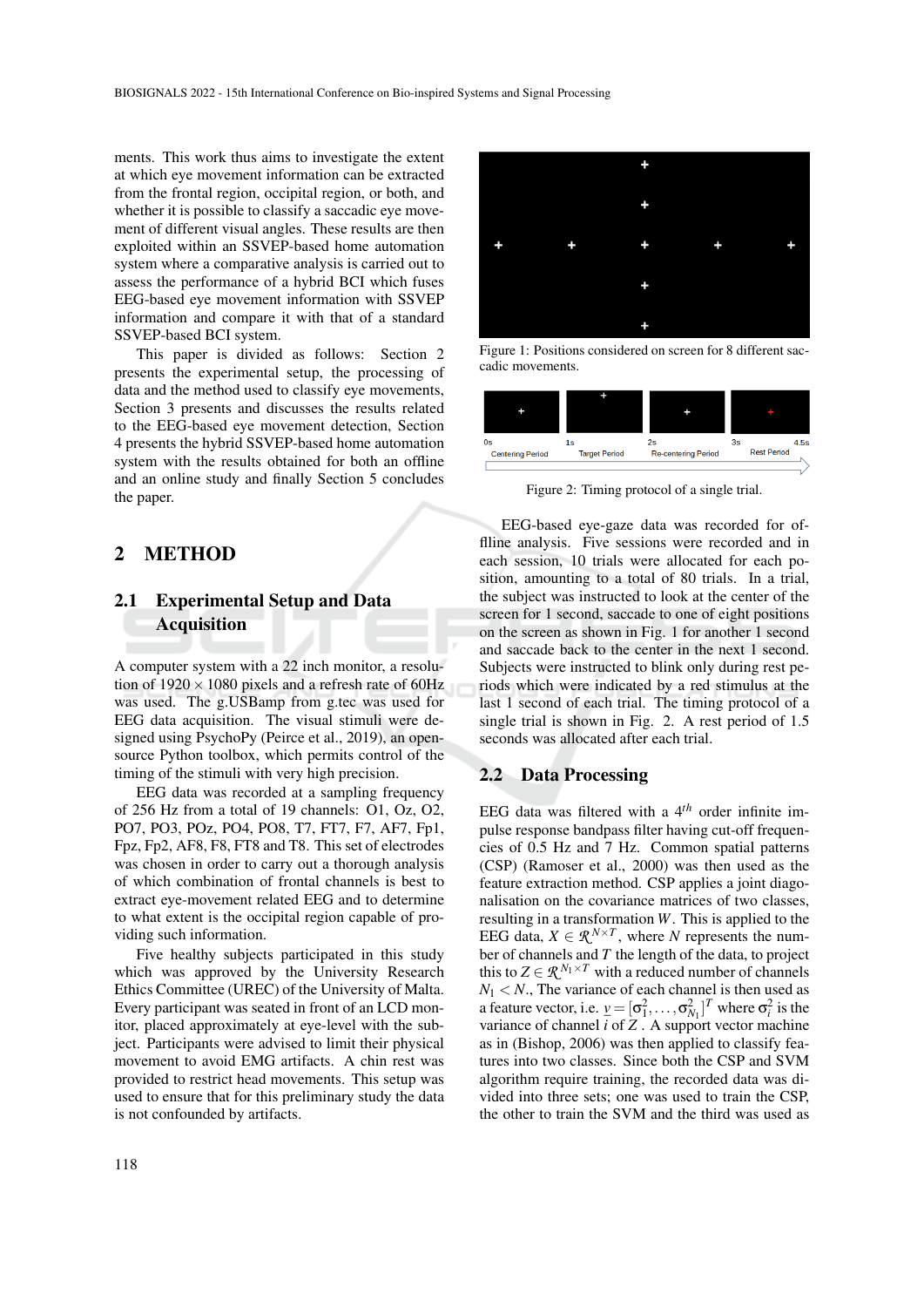test data. A three fold cross validation approach was then adopted to quantify performance.

### 2.3 Classifying Eye Movements

A hierarchical classification system was used to classify an eye movement into one of eight possible classes. As shown in Fig. 3, the hierarchy consists of three tiers. At the top tier, epochs are classified as either horizontal (H) or vertical (V) saccadic eye movements. Once labelled, epochs are passed down to the second tier where the H labelled saccades are passed to the 'Left (L) vs Right (R) vs Others (O)' classifier while the V labelled saccades are passed to the 'Up (U) vs Down (D) vs Others (O)' classifier. It must be noted that although three classes are present from the second tier downwards, both the CSP algorithm and the SVM classifier were executed by performing independent pairwise classifications between all pairs of classes and assigning the majority class to the trial (Johannes M. G., 1999), known as the 'One vs One' approach. Epochs labeled as 'Others' within the second tier are passed on to the sibling class on the same tier. For example, a saccade labelled as O by the 'L vs R vs O' classifier is passed to its sibling class, specifically to the 'U vs D' classifier within the 'U vs D vs O' block.

Finally, at the third tier, epochs are classified according to the visual angle of the horizontal or vertical saccade where a visual angle of 23.9° from the screen centre is labelled as 'far' (F), while a 12.5◦ visual angle is labelled as 'near' (N). For example, trials labelled as L from the second tier are passed to a 'Near Left (NL) vs Far Left (FL) vs O' classifier. Similar to classifiers at the second tier, eye movements classified as O are passed on to their sibling classifier within this third tier.

# 2.4 Performance across Different Scalp Regions

Part of the analysis carried out was to investigate how the eye movement classification performance varies when considering EEG channels at i) frontal channels, ii) occipital channels and iii) both frontal and occipital channels combined. For the frontal channels, subsets of 11, 7, 5 and 3 channels were also considered as in Table 1.

Table 1: Subsets of considered frontal channels.

| Number     | <b>Frontal Channels</b>          |
|------------|----------------------------------|
| of Frontal |                                  |
| Channels   |                                  |
| 11         | T7, FT7, F7, AF7, Fp1, Fpz, Fp2, |
|            | AF8, F8, FT8 T8                  |
|            | F7, AF7, Fp1, Fpz, Fp2, AF8 F8   |
|            | AF7, Fp1, Fpz, Fp2 AF8           |
|            | AF7, Fpz, AF8                    |

## 3 RESULTS

### 3.1 Hierarchical Classification

Initially, the testing trials were passed through the hierarchical structure and labelled into one of the 8 possible classes. Table 2 shows the classification accuracy of the 7 classifiers within the hierarchy while Table 3 shows the results at each tier. Clearly, the performance is very high at the first tier, with results of the combined or frontal channels exceeding 98%. Hence, classifying between horizontal and vertical eye movements can be done at a very high accuracy using these channel combinations. If occipital channels are used instead, the performance is 71.11%.

As the trials flow through the hierarchy, the labelling of left vs right trials is done with a higher accuracy than that involving up and down trials. Taking the frontal channels option as an example, the L vs R vs O classifier achieved an accuracy of 89.17% while the U vs D vs O classifier reached 73.82%. This work further investigated the possibility of distinguishing between two visual angles, referred to as near and far, in each of the four directions. The results of Table 2 show that left and right trials are more accurately classified as near and far eye movements, than up and down trials. For the former, classification reached 70.83% (left) and 68.06% (right) while

Table 2: Classification accuracies of the 7 classifiers within the hierarchical structure at combined (C), frontal (F) and occipital (O) channels.

|                   | Scalp Region |        |        |  |  |
|-------------------|--------------|--------|--------|--|--|
|                   | C            | F      | O      |  |  |
| H vs V            | 98.61%       | 98.47% | 71.11% |  |  |
| $L$ vs R vs O     | 88.96%       | 89.17% | 50.21% |  |  |
| $U$ vs $D$ vs $O$ | 74.40%       | 73.82% | 53.40% |  |  |
| FL vs NL vs O     | 64.17%       | 70.83% | 53.40% |  |  |
| FR vs NR vs O     | 65.42%       | 68.06% | 46.25% |  |  |
| FU vs NU vs O     | 49.24%       | 52.50% | 37.71% |  |  |
| FD vs ND vs O     | 47.78%       | 50.97% | 37.08% |  |  |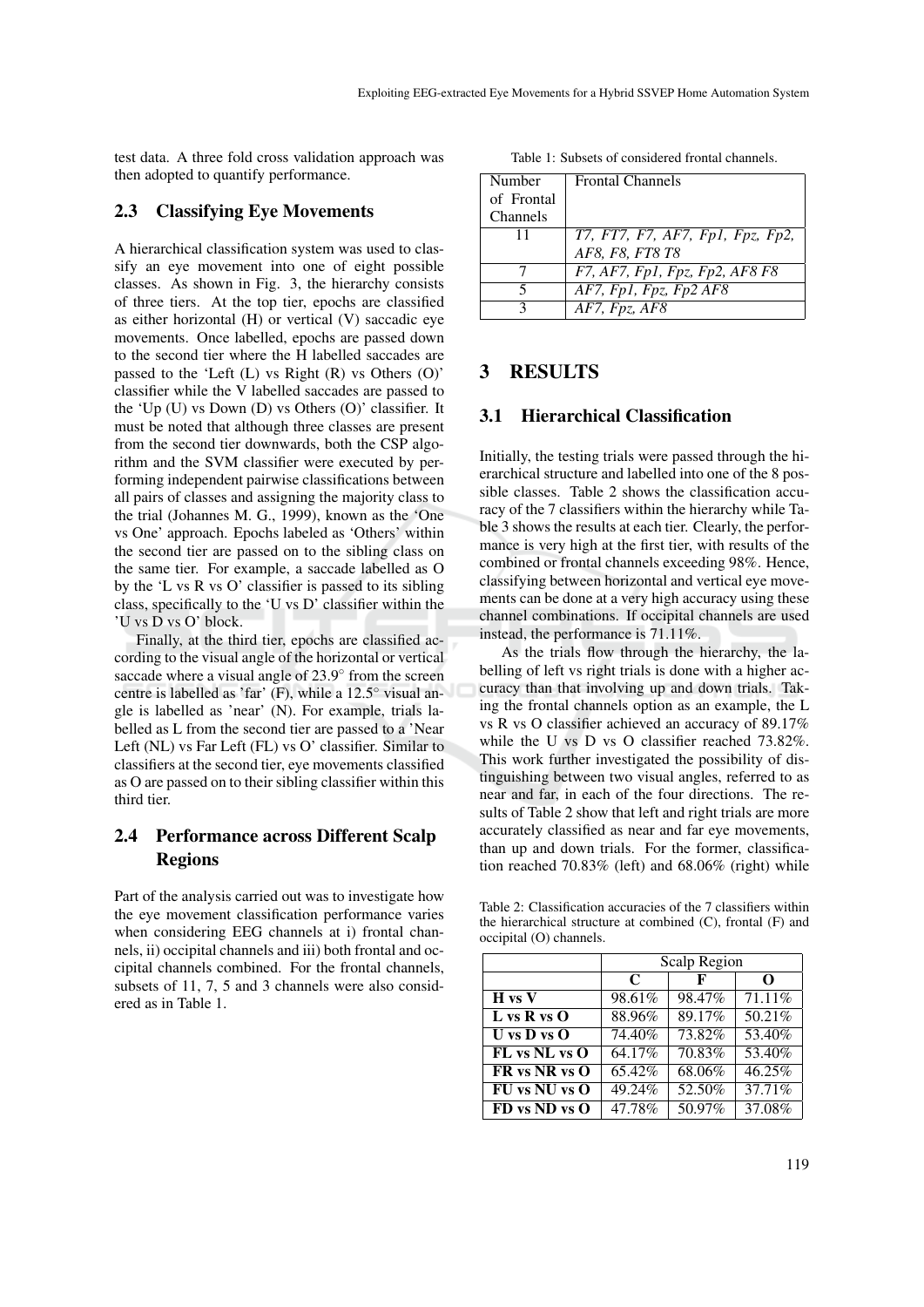

Figure 3: 3-Tiered hierarchical classifier used to classify EEG-based eye movement potentials into one of eight classes.

Table 3: Classification accuracies at each tier of the hierarchical classification structure at different scalp regions.

|          | Scalp Region    |         |           |  |  |
|----------|-----------------|---------|-----------|--|--|
|          | <b>Combined</b> | Frontal | Occipital |  |  |
| 1st Tier | 98.61%          | 98.47%  | 71.11\%   |  |  |
| 2nd Tier | 76.51%          | 74.38%  | 43.85%    |  |  |
| 3rd Tier | 54.87%          | 58.31%  | 28.02%    |  |  |

for the latter the performance was of 52.5% (up) and 50.97% (down). Table 3 also gives a clear indication of how the performance varies across each tier. For the combined channel option the classification is decreasing by around 20% as the number of classes increases from 2 (tier 1), to 4 (tier 2), to 8 (tier 3).

This work also aimed to investigate, for the first time, at which accuracy can such eye movements be classified considering only the standard occipital channels used in an SSVEP-based BCI. These results show that horizontal and vertical movements can be classified with an accuracy of over 70% but this performance decreases to around 43% if classification is carried out between 4 classes, specifically left, right, up and down. Classifying eye movements based on the visual angle becomes more challenging from this set of electrodes with the resulting classification accuracy of the third tier going down to 28% among 8 gaze directions. This means that if such a system is to be used for a hybrid BCI, recordings from frontal channels would be highly desirable to boost performance. The actual number of frontal channels required is further analysed in Section 3.3.

### 3.2 Distinction between Visual Angle

Given that eye movements corresponding to small visual angles are characterised by small saccadic displacements in the EEG signals, this part of the analysis investigates whether the performance would improve if trials corresponding to only large visual angles are considered. The hierarchical system would now only consist of two tiers and involve a distinction between four classes, specifically left, right, up and down. The results of this analysis are shown in Figure 4 and they are being compared to the classification accuracy obtained when trials of both small and large visual angles progress through the same two tiers in the hierarchy. It must be noted that the first and last block of bar graphs correspond to the classification at the first and second tier respectively. The results show that for combined or frontal channels, the accuracies obtained are comparable for all trials, with and without the inclusion of small visual angles. This demonstrates that trials with small visual angles do not adversely affect the accuracy of detection of eye movement direction.. However, if occipital channels only are used, as in a standard SSVEP-based BCI system, the eye movement accuracies not only decrease substantially, but if trials with both small and large visual angles are used, the performance is statistically significantly lower than if only trials having large visual angles are used. These results indicate



Figure 4: Classification accuracies within a two-tier structure when using trials with both small and large visual angles ('Both') and large visual angles only ('Large') for the combined 'C', frontal 'F' and occipital 'O' case.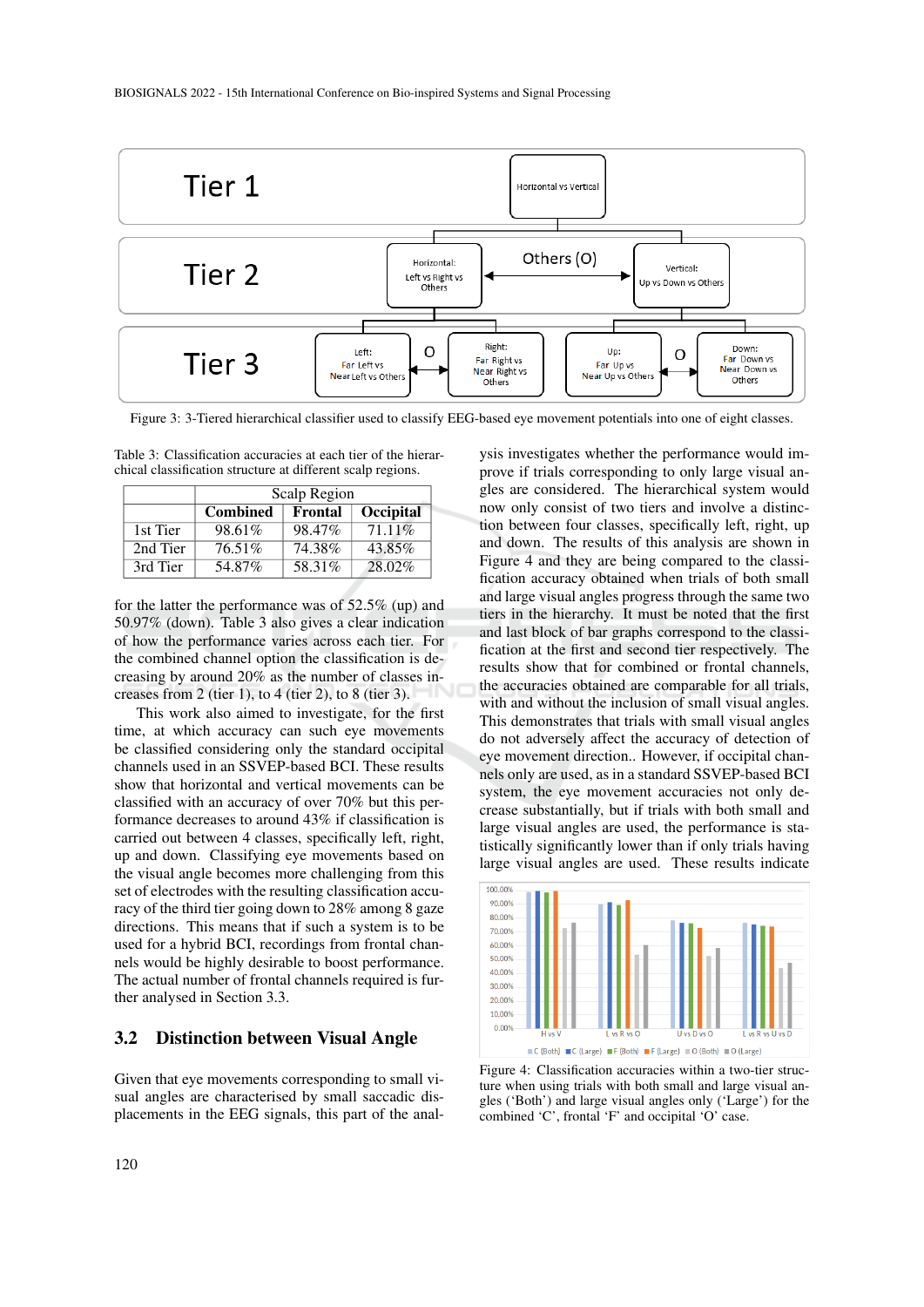that occipital channels alone may only be useful, at most, to distinguish between horizontal and vertical eye-movements.

# 3.3 Analysis on the Amount of Frontal **Channels**

Table 4 shows the classification accuracies obtained at the three different scalp regions considering a twotiered hierarchy. Using only occipital electrodes, a classification performance of 47.60% is obtained after the second tier but the performance of the combined channels increased to 75.52%. This result however was obtained by including 11 frontal channels with the occipital channels. This analysis thus investigated how eye movement classification performance varies when reducing the frontal channels according to Table 1. Figure 5 shows that the classification performance remains very stable even when reducing the number of frontal channels down to three. This means that if 3 frontal channels were included with the occipital channels typical of a standard SSVEP setup, it is possible to classify eye movements into four classes with an accuracy of close to 80%. Results using frontal channels only indicated that a similar performance to that of Figure 5 could be obtained, with an accuracy around 80% when using three electrodes. This may be useful for any type of BCI system which needs to exploit this eye movement information in four directions with large visual angles.

# 4 HYBRID SSVEP HOME AUTOMATION SYSTEM

Based on the results of the previous sections, a hybrid SSVEP based home automation system was designed with the main menu as shown in Figure 6. The commands at the top and bottom of the menu correspond to TV controls, those on the left control the on/off switch of a lamp and fan, and those on the right allow for the opening and closing of the blinds. Five healthy subjects (three male and two female) participated in this study. EEG data was recorded at a sampling frequency of 256Hz and based on the results of the previous sections, eight occipital channels and three frontal channels were used, specifically O1, Oz , O2 , PO7, PO3 , POz , PO4 , PO8, AF7, Fpz, and AF8.

## 4.1 Experimental Paradigm

A comparative analysis was carried out to compare a hybrid BCI (hBCI) which fuses EEG-based eyeTable 4: Classification accuracies of the two-tiered hierarchical system for the combined (C) frontal and occipital scalp regions, frontal (F) only region and occipital (O) only region.

|                   | Scalp Region |        |        |  |
|-------------------|--------------|--------|--------|--|
|                   | $\mathbf C$  | ĸ      | റ      |  |
| $H$ vs $V$        | 99.58%       | 99.58% | 76.67% |  |
| $L$ vs R vs O     | 91.53%       | 92.92% | 60.56% |  |
| $U$ vs $D$ vs $O$ | 76.53%       | 72.92% | 58.33% |  |
| L vs R vs U vs D  | 75.52%       | 73.75% | 47.60% |  |



Figure 5: Classification accuracies of four different classifiers when considering 3, 5, 7, or 11 frontal electrodes only.

movement-potentials with SSVEPs, and a conventional SSVEP based BCI. Two types of hybrid BCIs were designed, specifically a *sequential hBCI* and a *mixed hBCI*. In the former, an eye movement is first detected and classified as either horizontal or vertical and the result is used such that only the side or topbottom stimuli respectively start flickering. Hence this reduces the stimuli by half and a final selection is then made using the SSVEP detection algorithm. In the mixed hBCI, the attended icon is selected by a fusion of the SSVEP detection algorithm and the eyemovement detection algorithm. For comparison purposes, an HCI using only EEG-based eye-movement potentials was also developed.

Prior to each session, a 72s long training session was carried out to collect EEG-based eye-movementpotentials pertaining to four classes (Up, Down, Left



Figure 6: Menu Layout of Smart Home BCI Application.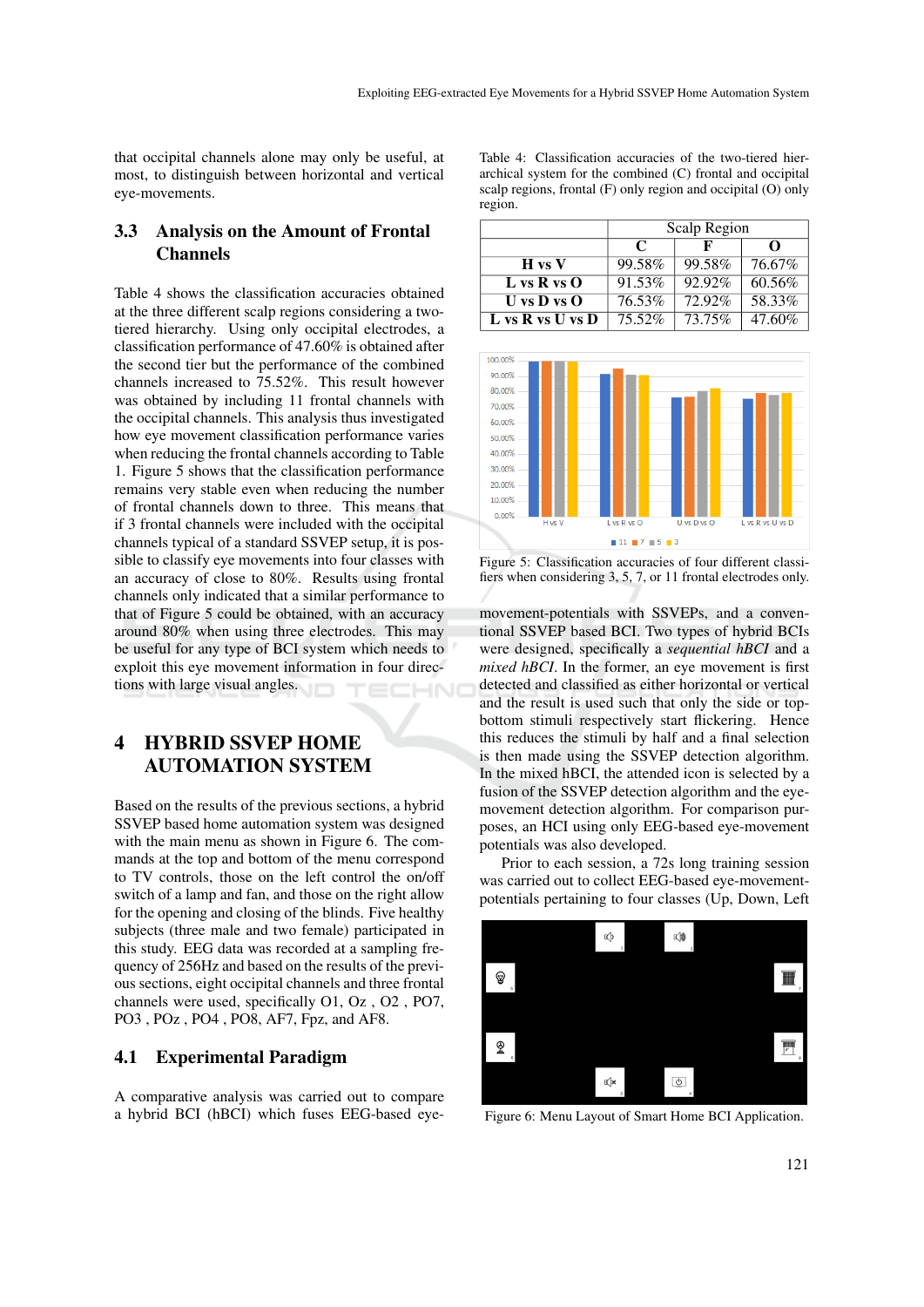and Right), matching the interface shown in Figure 6. Four trials of the same length as those shown earlier in Figure 2 were collected for each class and the training data was used to construct CSP and SVM models to classify the user's eye movements within the hBCI system. No training was required for the SSVEP-recognition part as an unsupervised learning technique was used in this case.

Following training the actual experiment was conducted. For the SSVEP-based BCI, 0.75s were allocated for the user to shift the gaze towards the target, 3s were allocated for the flickering of the stimuli, and finally a 2s feedback period was provided. For the hBCI, an additional 0.75s were allocated prior to the gaze shift, instructing the user to focus on a central cross. Re-centering of the user's gaze is essential for correctly classifying the user's eye movement.

For the EEG-based eye movement only HCI, an optimal cross layout as shown in Figure 7 was used. Users were instructed to center their gaze and then shift their gaze according to the location of the desired target.

Both offline and online sessions were carried out for this part of the analysis. In each case an experiment for each of the SSVEP-based BCI, the hB-CIs and the eye-movement EEG-based HCI was conducted. Each exercise consisted of selecting each possible icon three times, hence obtaining 24 trials per experiment. In the online session however, subjects were asked to execute 3 different command sequences, specifically: AND

- 1. Switch on TV  $\rightarrow$  Close blinds  $\rightarrow$  Decrease TV volume
- 2. Open blinds  $\rightarrow$  Switch fan  $\rightarrow$  Increase TV volume
- 3. Switch lamp  $\rightarrow$  Mute TV  $\rightarrow$  Close blinds

For each command the subject was allowed three consecutive attempts to correctly select the scheduled icon. If the user did not manage to generate the necessary SSVEP and the system thus did not succeed in correctly detecting the target after three attempts, the application executed the intended command and progressed on to the following pre-defined cue.

#### 4.2 Algorithms

Three algorithms were needed for the comparative analysis: (i) An eye-movement classification algorithm which classifies the eye-movements detected; (ii) an SSVEP classification algorithm which processes and classifies the SSVEP response of the subject; and (iii) a fusion algorithm for the mixed hybrid BCI system which fuses the output of the eye-



Figure 7: Interface for the EEG-based eye-gaze HCI.

movement classification algorithm with the SSVEP classification algorithm.

#### 4.2.1 Eye-movement Classification Algorithm

A similar approach to that discussed in Section 3.1 was adopted here. Specifically the EEG data was filtered with a 4th order IIR bandpass filter having cutoff frequency at 0.5Hz and 7Hz. The trials were then projected into CSP space. The natural logarithm was applied to the variance of the resulting signals and these were used as features to the SVM classifiers. Seven pairs of CSP and SVM models, as listed below, were compiled from the training data obtained from each user prior to the experiment.

- Horizontal vs Vertical Model
- Left vs Right Model
- **Left vs Other Model LIGHTIC NS** 
	- Right vs Other Model
	- Up vs Down Model
	- Up vs Other Model
	- Down vs Other Model

The first pair classifies eye movements as either horizontal or vertical. This is used to decrease the number of options within the BCI menu. As shown in Figure 8, the other six pairs are used to either i) categorise the horizontal eye movements as leftward or rightward eye movements ii) categorise the vertical eye movements as upward or downward eye movements or iii) through the use of the 'Others' class attempt to recover trials which are misclassified at the first tier. As shown in Figure 8, eye-movements labelled as 'Others' are passed onto the adjacent classifier within the second tier. The SVM models of these six pairs were modified with a Platt Scaling (Platt, 2000) such that the SVM classifier is converted into a probabilistic classifier giving a probabilistic estimate of how much the EEG trial pertains to a specific class. This conversion is done to aid the SSVEP detection algorithm within the mixed hBCI.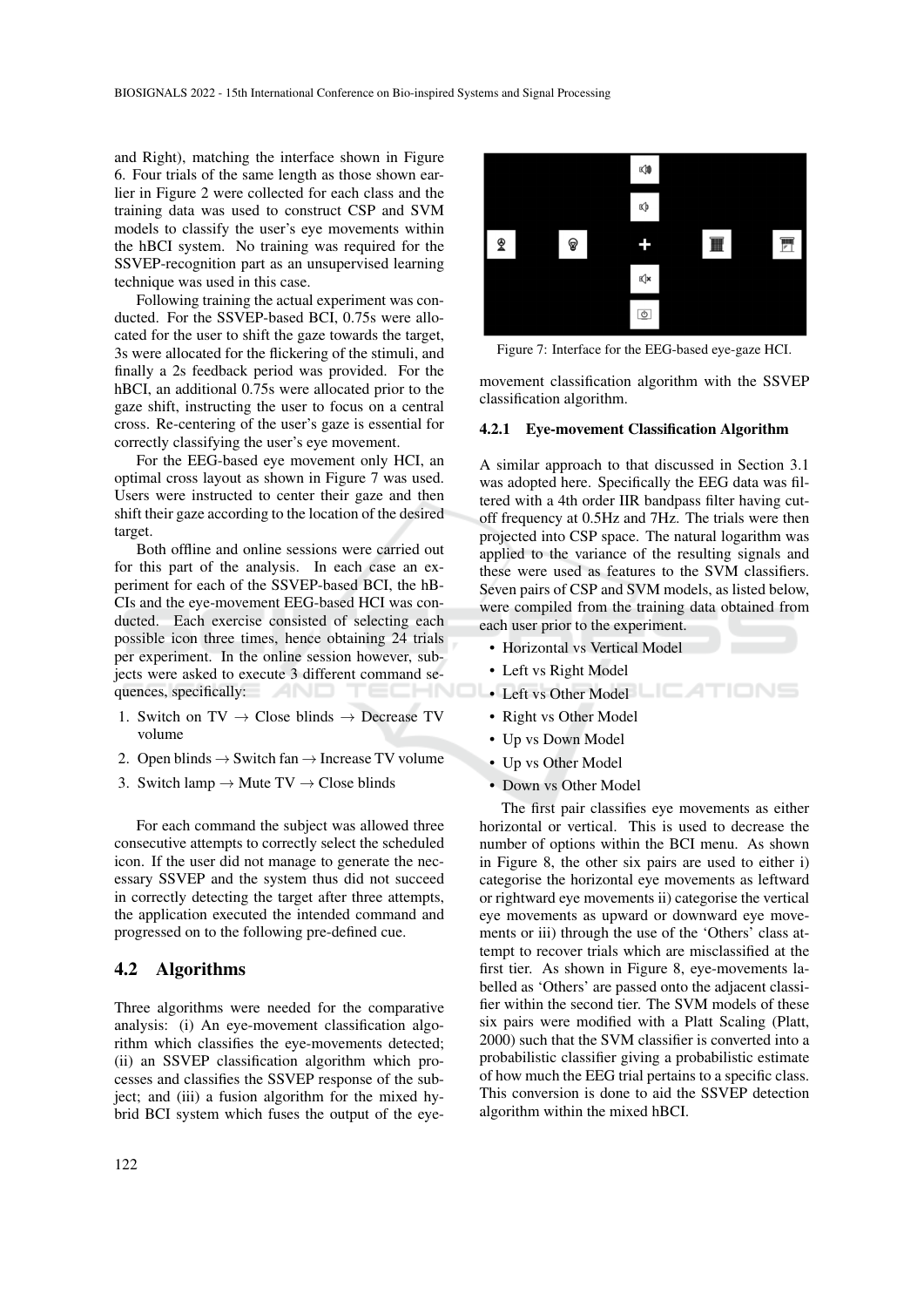

Figure 8: 2-Tiered Hierarchy for Eye-Movement Classification.

#### 4.2.2 SSVEP Classification Algorithm

The filterbank canonical correlation analysis (FBCCA) (Chen et al., 2015) was used to process and classify the SSVEP-related EEG obtained from the user in the online experiments. The FBCCA algorithm consists of three major procedures: i) filterbank analysis; ii) CCA between SSVEP sub-band components and sinusoidal reference signals; and iii) target identification. The design of the sub-bands in the filter bank was based upon a study by Chen et al. (Chen et al., 2015) since the bandwidth of stimulation frequencies used within the online experiments corresponded to that used within the study. The sub-bands covered multiple harmonic frequency bands. Each sub-band had a different lower cut-off frequency but they all shared the same upper cut-off frequency. The lower cut-off frequency of the *n th* sub-band was set at  $n \times 8$ Hz while the upper one was set at 88Hz. An additional bandwidth of 2Hz was added to both sides of the passband for each sub-band (Chen et al., 2015).

#### 4.2.3 Fusion Algorithm for the Mixed hBCI

In this case the extended form of Bayes Rule (Kriegler, 2009), given by Equation 1, was used to fuse the predictions made by the eye-movement classification algorithm and the SSVEP-target identification algorithm for the mixed hBCI.

$$
P(\omega_k|X) = \frac{P(X|\omega_k)P(\omega_k)}{\sum_{j=1}^{N} P(X|\omega_j)P(\omega_j)}
$$
(1)

where  $P(\omega_k|X)$  is the posterior probability of a specific class  $\omega_k$  given the EEG trial *X*,  $P(X|\omega_k)$  is the class conditional distribution of *X* for class  $\omega_k$ , and  $P(\omega_k)$  is the prior probability of class  $\omega_k$ , the initial degree of belief in the class  $\omega_k$ . The prior probability is computed by the SVM classifier modified by Platt scaling while  $P(X|\omega_k)$  is computed from the FBCCA algorithm by modelling the probability distribution of the correlation given the class.

#### 4.2.4 Performance Metrics

To evaluate the performance of the different BCI systems considered in this work, the classification accuracy, information transfer rate (ITR) and efficiency were used, all of which are common metrics in this domain. The classification accuracy determines how often a correct selection is made by the BCI and is computed by (Stawicki et al., 2017):

$$
P = \frac{N_c}{C_N} \tag{2}
$$

where  $N_c$  and  $C_N$  denote the number of correct classifications and the total number of classified commands.

The ITR, also known as bit rate, takes into consideration the speed of the BCI system and together with accuracy, gives a clearer picture of the system throughput. The ITR in bits/minute is calculated as (Stawicki et al., 2017):

$$
B = \log_2 N + P \log_2 P + (1 - P) \log_2 \frac{1 - P}{N - 1}
$$
 (3)

$$
ITR = B \frac{C_N}{T}
$$
 (4)

where *B* represents the number of bits per trial and *T* denotes the length of the trial in minutes.

Finally, the efficiency metric gives a measure of the efficiency of the BCI system, taking into consideration the cost of errors. The efficiency in terms of the actual time taken, *t*, to complete a task, is calculated as (Zerafa, 2013):

$$
\eta = \frac{t_{max} - t}{t_{max} - t_{min}} \tag{5}
$$

The minimum *tmin* and *tmax* time that a user could take to complete a task are computed by:

$$
t_{\min/\max} = \kappa \times t_o \times \alpha \tag{6}
$$

where κ denotes the number of commands required to complete a task, *t<sup>o</sup>* represents the fixed time between two consecutive commands for the system to detect an SSVEP, while  $\alpha$  denotes the number of user attempts to execute the correct command.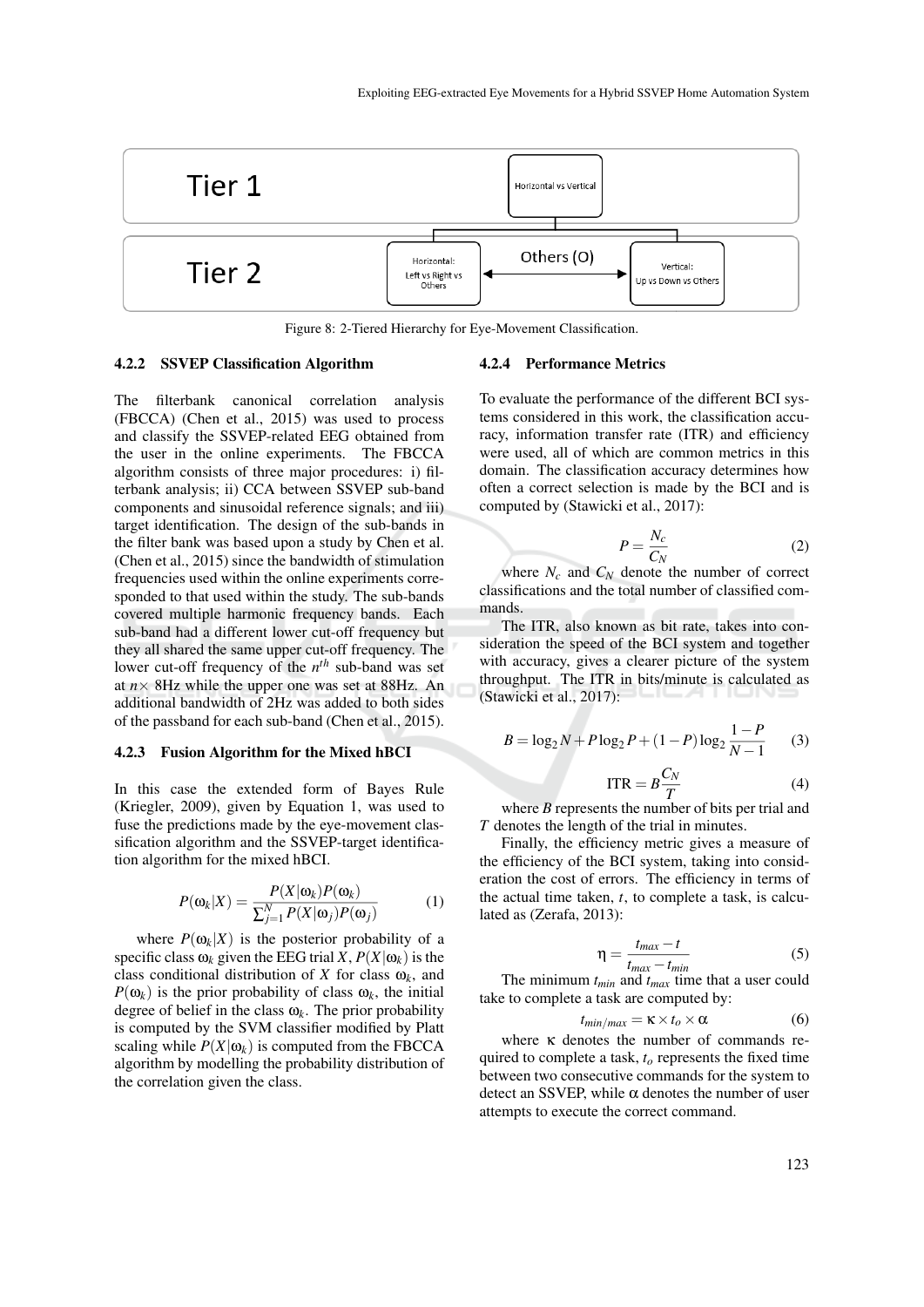| Method:          | <b>SSVEP</b> |             | <b>Sequential Hybrid</b> |           | <b>Mixed Hybrid</b> |           | <b>Eye-Gaze HCI</b> |                        |
|------------------|--------------|-------------|--------------------------|-----------|---------------------|-----------|---------------------|------------------------|
| Metrics:         | $Acc(\%)$    | $ITR$ (bpm) | Acc $(\% )$              | ITR (bpm) | Acc $(\% )$         | ITR (bpm) | Acc $(\% )$         | $\overline{ITR}$ (bpm) |
| <b>S01</b>       | 83.33        | 30.11       | 91.67                    | 31.36     | 75                  | 19.83     | 41.67               | 15.3                   |
| S <sub>0</sub> 2 | 41.67        | 6.12        | 62.5                     | 13.24     | 75                  | 19.83     | 41.67               | 15.3                   |
| S <sub>0</sub> 3 | 87.5         | 33.69       | 100                      | 40        | 70.83               | 17.47     | 41.67               | 15.3                   |
| S <sub>04</sub>  | 87.5         | 33.69       | 95.83                    | 35.11     | 62.5                | 13.24     | 20.83               | 1.57                   |
| S <sub>05</sub>  | 45.83        | 7.75        | 62.5                     | 13.24     | 37.5                | 3.88      | 16.67               | 0.42                   |
| <b>Mean</b>      | 69.16        | 16.17       | 82.5                     | 19.06     | 64.16               | 11.32     | 32.5                | 9.58                   |

Table 5: Performance Results of Offline Analysis Across all Subjects.

#### 4.3 Results for the Offline Analysis

The results of the offline analysis are quantified in terms of the classification accuracy and ITR. The results presented in Table 5 show that the highest classification accuracy obtained within the SSVEP-based BCI was that of 87.5% with a high ITR of 33.69 bpm. For the sequential hBCI, a high classification accuracy of 100% was achieved with a corresponding ITR of 40bpm, while for the mixed hBCI, the highest classification accuracy achieved was that of 75% with an ITR of 19.83 bpm. As for the EEG-based eye-gaze HCI, the highest performance obtained was with a classification accuracy of 41.67% and an ITR of 15.3bpm. On average, the best performance was achieved by the sequential hBCI with an average accuracy of 82.5% and an ITR of 19.06 bpm.

With the exception of Subject 2, although differences in performance were noted, in general, subjects achieved their best performance for the sequential hBCI. Conversely, Subject 2 obtained poor results with an SSVEP-based BCI and achieved the best performance when using the mixed hybrid BCI, thus demonstrating the strength of this hBCI configuration when the SSVEP response of a subject is weak.

A considerable drop in performance was noted for the EEG-based eye-gaze HCI, indicating that the clas-



Figure 9: Classification Accuracies of Different BCI Architectures against Varying Stimulating Periods.

sification of EEG-based eye-movements, according to their visual angle extent, hinders the performance of an HCI system. In addition, the drop in performance attributes to the absence of SSVEP recognition techniques within the HCI.

Figures 9 and 10 show the relation between the classification accuracy and ITR, respectively, and the stimulating period. As the stimulus flickering time is reduced from 3 s down to 1 s, the SSVEP-based BCI, the sequential hBCI and the mixed hBCI all display a reduction in accuracy, with the SSVEP-based BCI and the mixed hBCI suffering the highest and lowest reduction, respectively. It may also be noted that the sequential hBCI remains the best performing BCI throughout. With a stimulus period of 0.5s, the SSVEP is normally difficult to detect; therefore, it is not surprising that for this stimulus period, the mixed hBCI has the highest performance, albeit at around 35%, indicating that the strength of this hBCI configuration is mainly due to the separate eye-movement detection. Similarly, for this lowest stimulus period, the EEG-based eye-gaze HCI also outperformed the sequential hBCI and the SSVEP-based BCI.

With regard to the ITR, as the stimulus flickering time is reduced from 3 seconds down to 1 second, the performance of the SSVEP-based BCI decreases monotonically. Conversely, the ITR of the sequential



Figure 10: ITRs of Different BCI Architectures against Varying Stimulating Periods.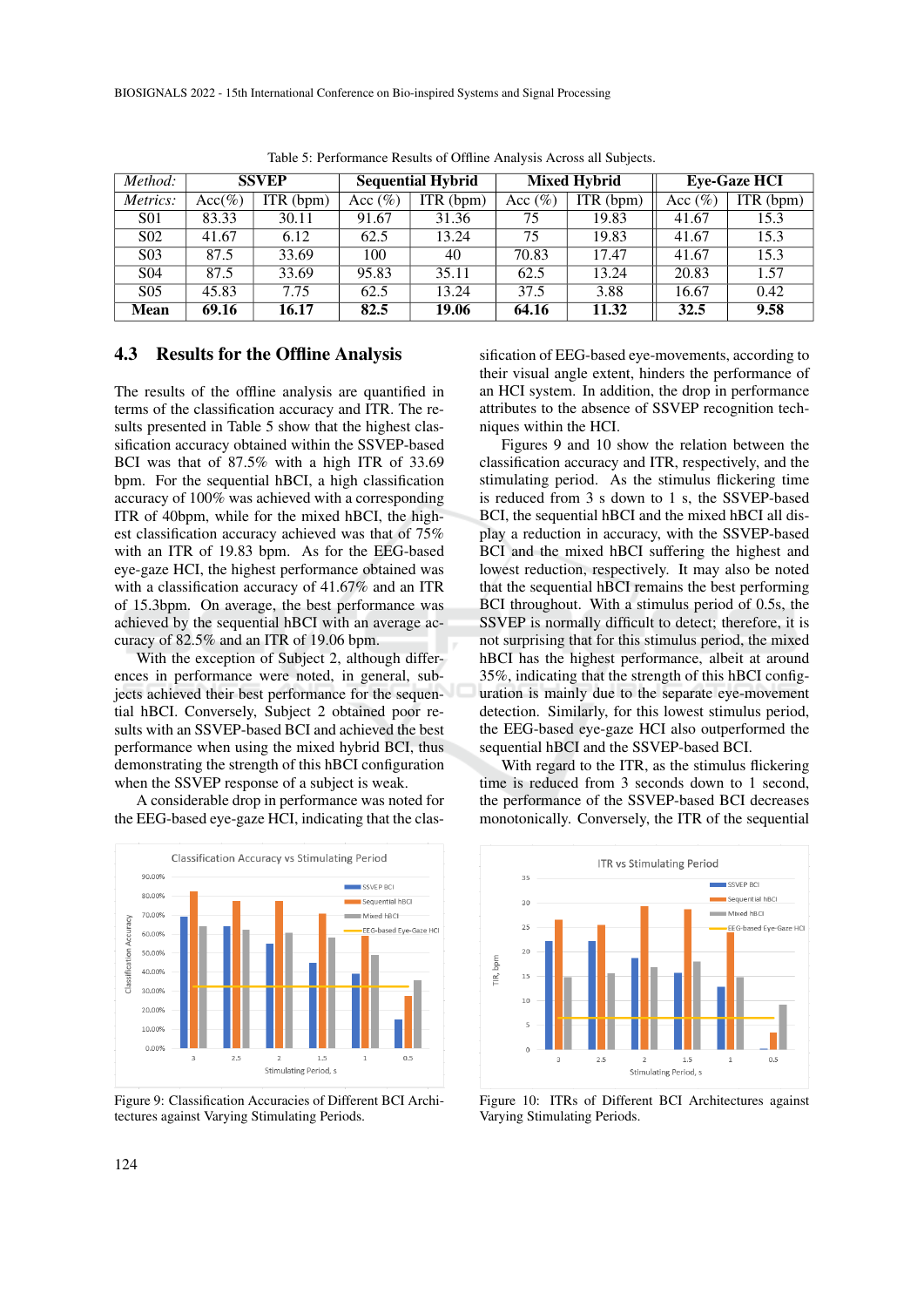hBCI and the mixed hBCI tend to remain steady, even exhibiting a slight increase, down to a stimulus period of 1.5 s, with a noticeable but small reduction at 1 s. Similar to the accuracy trends, the sequential hBCI always has the best ITR throughout and at a stimulus period of 0.5 s, both the SSVEP-based BCI and the sequential hBCI exhibit a large drop in ITR, with the mixed hBCI exhibits the highest ITR at a mere 9 bpm. The EEG-based eye-gaze HCI exhibits an ITR of 6bpm and, similar to the accuracy, for a stimulus period of 0.5s, this HCI outperforms the sequential hBCI and the SSVEP-based BCI.

From the classification accuracy and ITR results of the offline comparative analysis it was concluded that a stimulation period of 2s is an adequate time window and hence, for the online experiment, whose results are presented in the next section, the stimulating period was set to 2s.

### 4.4 Results for the Online Analysis

An online experiment was conducted to allow the subjects to operate the smart home BCI using either an SSVEP-based BCI architecture, a sequential hBCI architecture or a mixed hBCI architecture. In contrast with the offline analysis, apart from classification accuracy and ITR, the performance of the three smart home BCI systems is also quantified in terms of efficiency. As the online experiment grants each subject a number of attempts to complete a task, the efficiency evaluation criteria was introduced to take this number into consideration.

Figure 11 illustrates the performance achieved by each subject for each BCI architecture on the basis of classification accuracy, efficiency and ITR. With the exception of Subject 4, subjects achieved their best performance when using the sequential hybrid BCI. Furthermore, relative to the mixed hybird BCI, subjects achieved better results when using the SSVEPbased BCI. However, as can be seen in the top bar plot of Figure 11, Subject 2, who achieved poor results with an SSVEP-based BCI, achieved a slightly higher classification accuracy when using a mixed hybrid BCI, demonstrating once more the advantages of hBCI configurations when the SSVEP response of a subject is weak.

When averaging the classification accuracy, ITR and efficiency across the subjects for each smart home BCI architecture, results showed that the sequential hBCI outperformed the other two systems on all performance metrics. The sequential hBCI was found to be 11.3% more accurate and 8.3% more efficient than the smart home SSVEP-based BCI. Pairwise t-tests showed that the differences between the two systems

**Classification Accuracies of Different BCI** Architectures



Figure 11: Performance Metrics for the Three Different BCI Architectures across Five Different Subjects.

were significant (p-value  $< 0.01$  for both metrics). In terms of ITR, a slight difference of 1bpm was found between the two, in favour of the smart home sequential hBCI. However, this was not found to be statistically significant. The smart home sequential hBCI exceeded the accuracy, efficiency and ITR of the mixed hBCI by 25.1%, 21.9% and 16.21 bpm respectively and the differences between these two smart home hybrid BCIs were also found to be statistically significant ( $p < 0.01$ ).

The subjects taking part in the online study were also asked to fill in a questionnaire to be able to compare the different systems based on the user's feedback. Overall users found the systems easy to control with the smart home sequential hBCI reported as being the easiest. In terms of concentration requirements, in general subjects found no difference between the three systems. Users perceived the se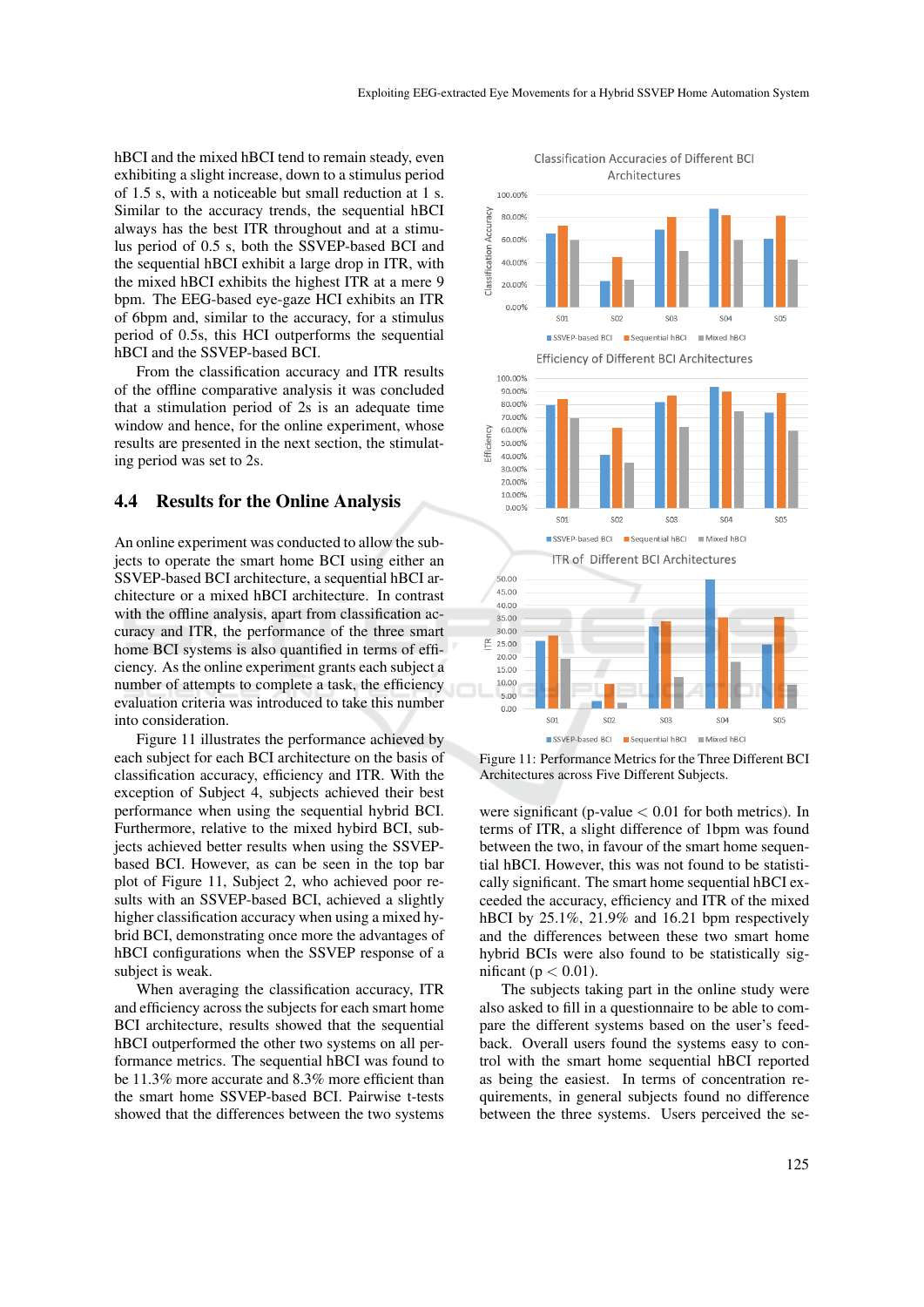quential hBCI system as the least erroneous and the mixed hBCI as the most erroneous. This correlates with the quantitative results discussed earlier.

Users perceived the flickering stimuli of the hybrid systems to be less than that of the SSVEP-based BCI. This may be attributed to the fact that the hybrid systems makes use of four flickering stimuli instead of eight. In fact, users found the hybrid systems to be less tiring than the SSVEP-based BCI. Overall users agreed that the time taken to make a selection was appropriate for all systems. With regards to smart home system features, all subjects stated that the menu interface was easy to get used to and that it was adequate for a smart home system.

# 5 CONCLUSIONS

This work concluded that eye movements can be classified reliably into horizontal or vertical eye movements, using frontal EEG channels, with an accuracy of 98.47%. For the second tier in the proposed hierarchical structure, classification into left, right, up or down eye movements reached an accuracy of 74.38%. Finally, the eye movements could be classified into the eight considered saccadic gaze angle, with an accuracy of 58.31%. These results compare well with the limited literature in this field. Specifically (Dietriech M. P., 2017) had obtained a classification of 96.6% when classifying between 4 extreme eye movements (up, down, left, right) and the central location using a kNN classifier, and 58.4% when using a linear SVM classifier. This however was only based on a single subject as opposed to our work which was validated on 5 subjects.

The results presented in this paper also show that reliable eye-movement information may also be extracted using only the occipital EEG channels, though with lower accuracies. Specifically classification into horizontal or vertical eye movements reached an accuracy of 71.11% while classification in the second and third tiers of the proposed hierarchical structure dropped to 43.85% and 28.02% respectively. However, if three frontal channels are added to the occipital channels vertical and horizontal eye movements at large visual angles may be distinguished with an accuracy close to 80% using the proposed hierarchical classifier.

These results were then used for the development of a smart home automation system where eye movement information occurring prior to the visually evoked potential was exploited to improve classification performance of a hybrid BCI. An offline study showed that a sequential hBCI gave an aver-

age accuracy over 5 subjects of 82.5% and an ITR of 19.06bpm, while the mixed hBCI and the SSVEPbased BCI gave an accuracy of 64.16% and 69.16% respectively, and an ITR of 11.32bpm and 16.17bpm respectively. The results of the online automation system also confirmed that users performed better with the sequential hBCI and users found this more intuitive to control. These results show that eye movement information extracted from standard EEG channels typically used in an SSVEP based BCI can provide relevant information which improves the classification performance, especially for subjects whose SSVEP response is not very strong.

## ACKNOWLEDGEMENTS

This work was partially supported through the Project R&I-2015-032-T 'BrainApp' financed by the Malta Council for Science & Technology, for and on behalf of the Foundation for Science and Technology, through the FUSION: R&I Technology Development Programme.

# REFERENCES

- Belkacem, A., Hirose, H., Yoshimura, N., Shin, D., and Koike, Y. (2013). Classification of four eye directions from eeg signals for eye-move-based communication system. *J Med Biol Eng*, 34:581–588.
- Belkacem, A., Saetia, S., Zintus-art, K., Shin, D., Kambara, H., Yoshimura, N., Berrached, N., and Koike, Y. (2015). Real-time control of a video game using eye-movements and two temporal eeg sensors. *Computational Intelligence and Neuroscience*.
- Bishop, C. (2006). *Pattern Recognition and Machine Learning*. Springer.
- Chen, X., Wang, Y., Gao, S., Jung, T., and Gao, X. (2015). Filter bank canonical correlation analysis for implementing a high-speed ssvep-based brain-computer interface. *Journal of Neural Engineering*, 12(4).
- Dietriech M. P., Winterfeldt G., V. M. S. (2017). Towards eeg-based eye-tracking for interaction design in headmounted devices. 7th International Conference on Consumer Electronics (ICCE).
- Gupta, S., Soman, S., Raj, P., Prakash, R., Sailaja, S., and Borgohain, R. (2012). Detecting of eye movements in eeg for controlling devices. *IEEE Int. Conf. on Computational Intelligence & Cybernetics*.
- Hsieh, C., Chu, H., and Huang, Y. (2014). An hmm-based eye movement detection system using eeg braincomputer interface. *IEEE International Symposium on Circuits and System*.
- Johannes M. G., Pfurtscheller G., F. H. (1999). Designing optimal spatial filters for single-trial eeg classifi-